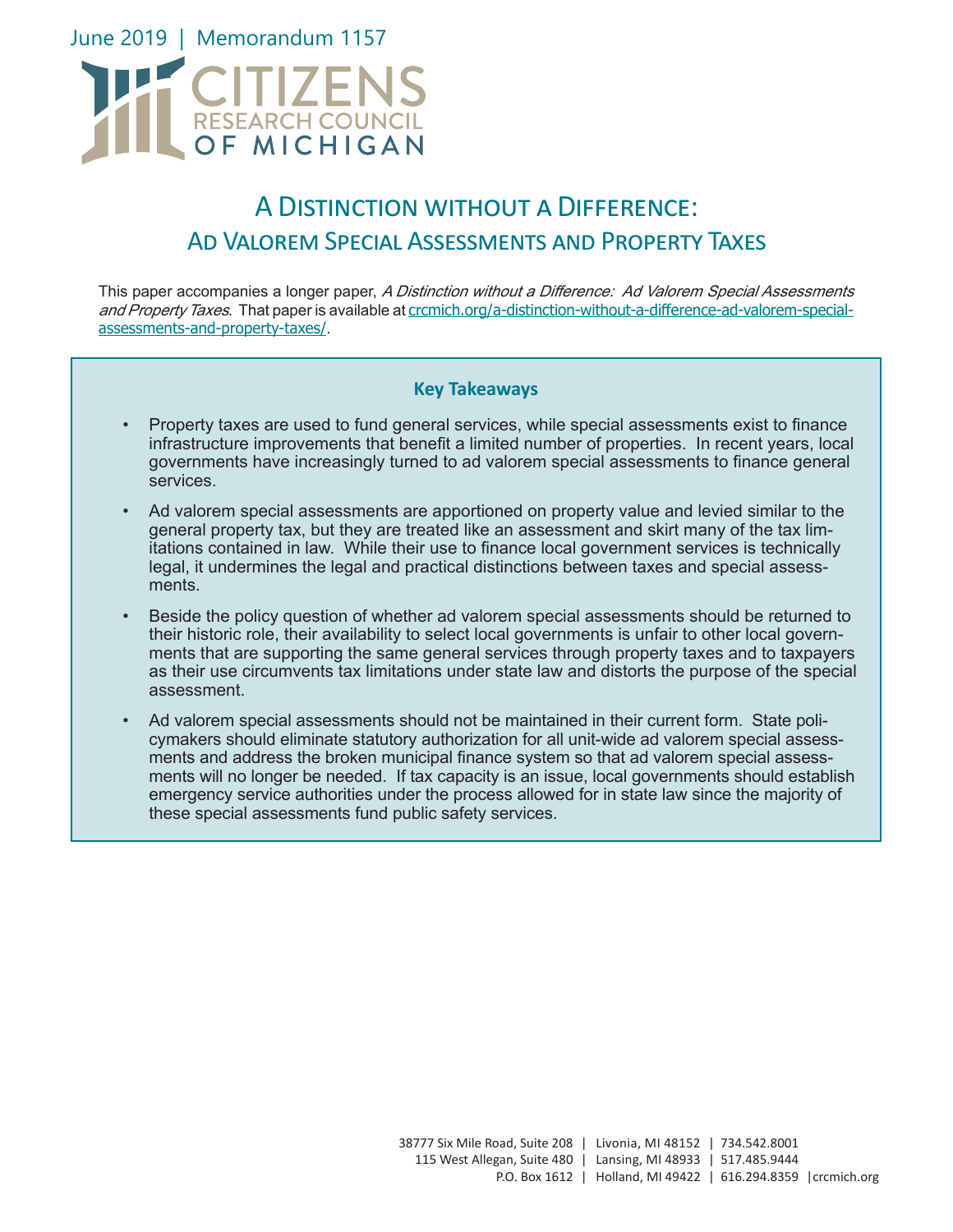### Summary

Michigan local governments rely heavily on the taxation of property to fund services, infrastructure, and capital improvements.<sup>a</sup> Figure 1 shows that taxes and assessments on land and property in Michigan generally fall into one of four categories that can overlap and range from general ad valorem<sup>b</sup> property taxes (far left) to traditional special assessments (far right). Both general property taxes and traditional special assessments have a proper role in the financing of government services and projects. Property taxes are used by all types of local governments to fund various services. Traditional special assessments are levied on parcels of property within limited, specific geographic areas that benefit from capital improvements.

Recently, local governments have increasingly turned to ad valorem special assessments to finance services (mostly police and fire services), a type of special assessment based on the value of property similar to the property tax. While clear legal distinctions exist between general property taxes and special assessments, ad valorem special assessments blur the lines and allow certain local units to use them to finance general government services with an "assessment" that is not subject to the same restrictions as general property taxes. This is unfair to other local governments that are supporting the same general services through property taxes. Further, this is unfair to taxpayers as their use circumvents tax limitations under state statutory and constitutional law and distorts the original purpose of special assessments. **Figure 1** identified generating at least \$18.2 million in revenue; in 1995, the total was 147 districts with at least \$55.5 million in revenue; by 2018, the total reached 246 district levies by 192 local governments (11 percent of the 1,773 cities, villages, and townships in Michigan) with \$195.2 million in revenue.

For the most part, previous recommendations made by the Citizens Research Council to address the use of ad valorem special assessments as a substitute for general property taxes have been ignored by local governments and state policymakers. Local governments, some of whom are facing real fiscal challenges, are using them instead of general property taxes because the law has extended their use for basic governmental services. This legislative action has had the effect of eroding the critical connection between special assessments and public improvements which, in turn, undermines the distinction between special assessments and general taxes.

This hybrid form of property taxation is convenient to address local funding needs, but largely ignores much deeper problems in the design and functioning of Michigan's local finance system. State law and policy has greatly limited the revenue options available to locals and for many, these special assessments are the only tool they can employ. However, ad valorem special assessments should not be the solution to Michigan's municipal finance problems.

This is not a new problem. In 1983, 87 ad valorem special assessment districts were

- a The types of property taxes discussed here do not include debt millages, which are unlimited and do not count against millage limitations.
- b Ad valorem comes from Latin and means "to the value."

ALEKSANDRA A. MIZIOLEK, Chair MICHAEL P. MCGEE, Vice Chair LAURA APPEL , Treasurer TODD ANDERSON SANDY K. BARUAH BETH BIALY LAWRENCE N. BLUTH

#### Four Types of Property Taxation

**General Property Tax** Tax based on the<br>value of real and value of real and<br>personal property.<br>Revenue used for <u>all</u> government service

#### **Dedicated Property Tax** Tax based on the value of real and

personal property. Revenue used for specific government<br>services.

#### **Ad Valorem Special Assessment**

Tax based on the value of real property. Revenue used for specific government services.

#### **Traditional Special Assessment**

Cost of infrastructure apportioned among all benefiting properties. If based on value, then only real property.

#### Citizens Research Council of Michigan Board of Directors

CHASE CANTRELL STEPHAN W. CURRIE DANIEL DOMENICUCCI TERENCE M. DONNELLY RANDALL W. EBERTS TYLER ERNST RICHARD A. FAVOR, JR.

ANN D. FILLINGHAM RON FOURNIER JUNE SUMMERS HAAS JASON HEADEN RENZE L. HOEKSEMA MARYBETH S. HOWE

EARLE "WIN" IRWIN WENDY LEWIS JACKSON HARRY KEMP NICK KHOURI THOMAS G. KYROS ANNE MERVENNE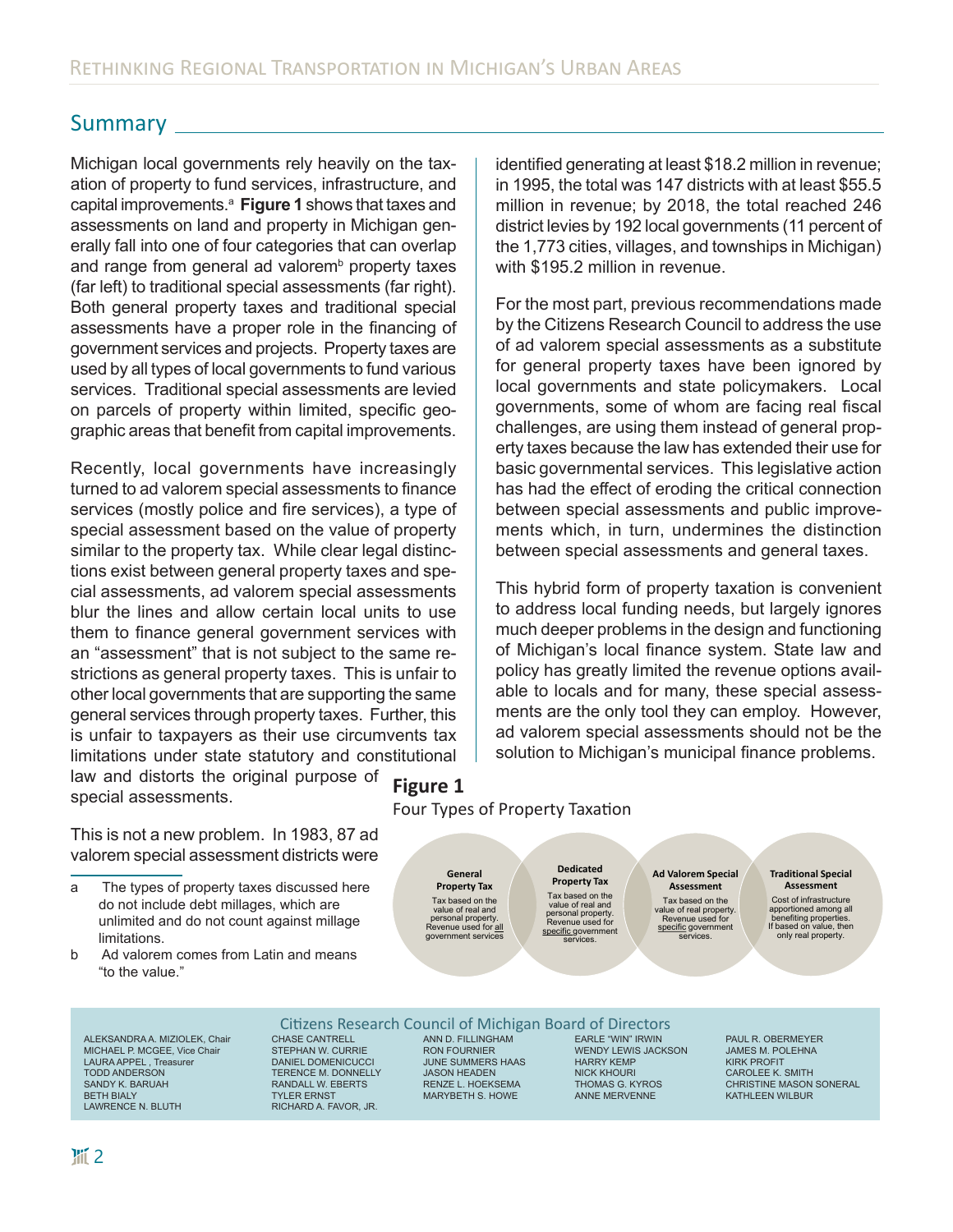## Legal Distinctions between Property Taxes and Special Assessments

While allowing special assessments to be levied for general government services is politically expedient, property taxes and special assessments are not the same and should not be treated as such. A number of court cases shed light on the legal distinctions between property taxes and special assessments and provide clear definitions of each.

Special assessments are based on the theory that capital improvements provide special benefits to some property above that which the general public enjoys.1 True special assessments can only be levied on land and premises (not personal property); cannot be made a personal liability of the person assessed; are based wholly on benefits; and must be exceptional as to both time and locality. $2$  The properties subject to a special assessment must receive some special benefit from the improvement differing from the benefit the general public enjoys.<sup>3</sup>

Taxes, on the other hand, are defined as a charge on all property, real and personal, within the taxing jurisdiction.4 Taxes are levied to raise revenue for the general operation of government and to benefit the general public; they are compulsory in nature.<sup>5</sup>

Despite these clear distinctions, ad valorem special assessments have been upheld in courts for specious reasons. One court reasoned that they pass muster because they are not levied on personal property.<sup>6</sup> Another approved their use because it believed that an ad valorem basis for determining the benefit of a fire department was fair.<sup>7</sup> These rulings ignored key aspects of previous case law providing the distinctions between general property taxes and special assessments. They seem to defer to the legislative intent in passing state laws allowing for ad valorem special assessments rather than to analyze whether the levies in question met the requirements in case law to be considered assessments rather than taxes.

#### **Constitutional and Statutory Distinctions**

In addition to the distinctions outlined in case law, general property taxes are subject to numerous constitutional and statutory restrictions that special assessments are not subject to. This includes con-

stitutional requirements for uniformity in assessment and equalization, rate and base limitations, and the statutory processes for appealing taxes and assessments. Special assessments are not subject to the constitutional and statutory property tax limitations on growth, such as the Headlee Amendment and Proposal A.

Special assessments are levied on all real property, including property normally exempt from the general property tax (churches, hospitals, not-for-profits, etc.), unless that property is exempted in the authorizing statute for the special assessment. Special assessments are levied only on real property and are not levied on personal property. The exemption of personal property from special assessment levies serves to shift part of the financial burden of taxes and assessments on property from businesses to homeowners and other real estate owners because residential personal property has long been exempt from taxation. This was a critical distinction prior to the personal property tax reforms in 2012<sup>8</sup>; these reforms have tempered this shift, but many businesses are still paying taxes on personal property.9

In their purest forms, property taxes support general government services while special assessments are essentially a financing tool used to support physical improvements to infrastructure. General property taxes are levied unit-wide while traditional special assessments are levied only within a special assessment district comprised of the land and premises especially benefited. General property taxes are levied on a modified acquisition value (taxable value) until there is a transfer in ownership; at which point, they are levied on state equalized value (SEV—50 percent of true cash value). Traditional assessments are generally apportioned on the basis of front footage or land value or area. Most property taxes require voter approval while traditional special assessments do not require voter approval; however, they do require public notice. Finally, general property taxes have a more transparent and easy to understand appeals process while the creation of special assessment districts are presumed valid and can only be appealed at certain times during the process.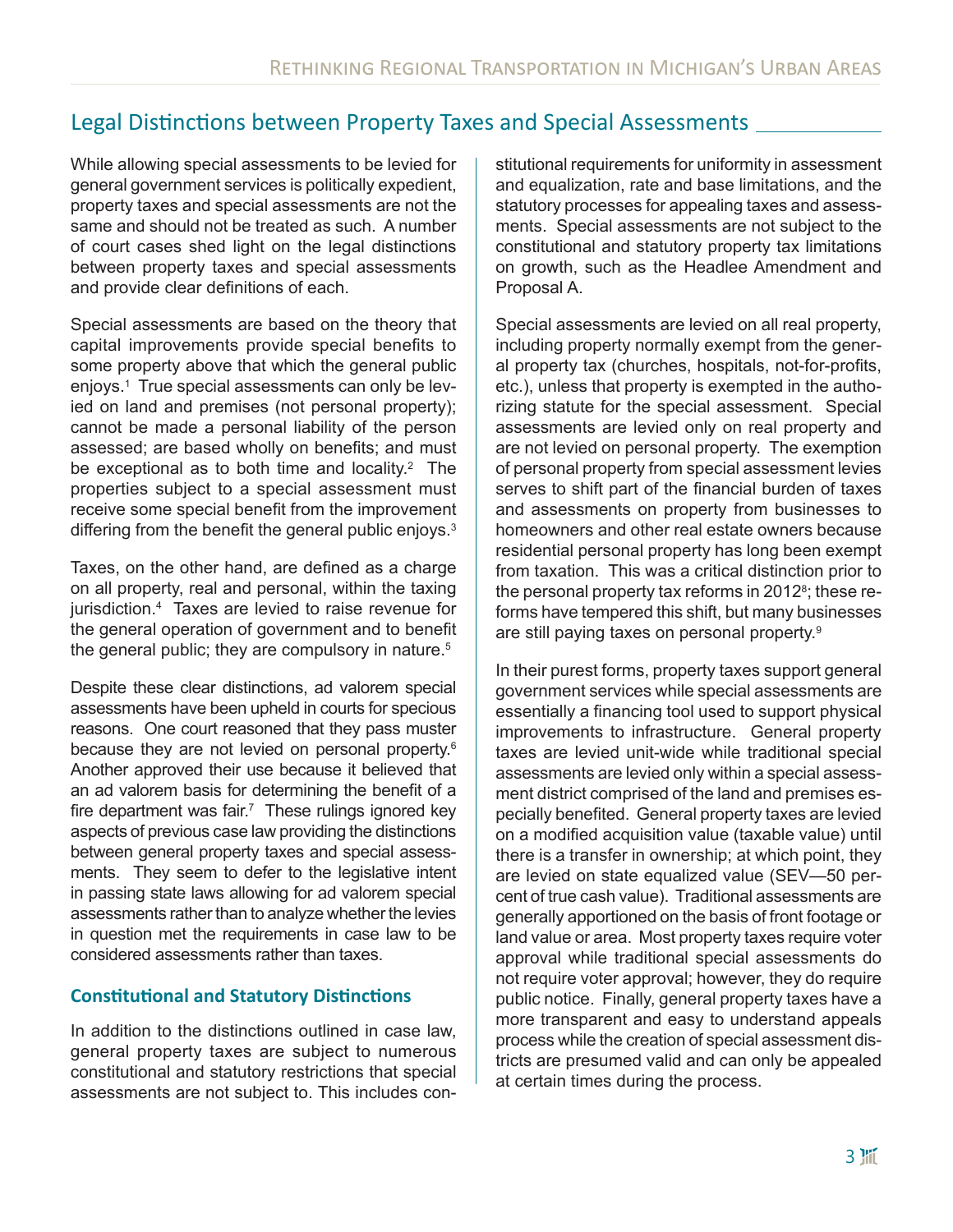Practically, the legal distinctions between property taxes and special assessments are often blurred by ad valorem special assessments, which are levied

more similarly to taxes even though they are not subject to the same restrictions as general taxes (see **Table 1).** 

#### **Table 1 Differences between Property Taxes and Special Assessments**

|                                  | <b>General Property Taxes</b>                              | Ad Valorem<br>Special Assessments                                                      | Traditional<br><b>Special Assessments</b>                                                                |
|----------------------------------|------------------------------------------------------------|----------------------------------------------------------------------------------------|----------------------------------------------------------------------------------------------------------|
| Size of District                 | Unit-wide                                                  | Unit-wide                                                                              | Land and premises specially bene-<br>fited                                                               |
| Basis of Levy                    | Taxable value (modified<br>acquisition value)              | Taxable value; sometimes SEV<br>(50% of cash value)                                    | Market value increase in property;<br>costs generally apportioned by front<br>footage or land area/value |
| Voter Approval<br>Required?      | Yes, unless authorized by<br>existing law                  | Optional with governing board<br>or demanded by petition                               | No, unless demanded by petition                                                                          |
| Property<br>Included in Levy     | Real and tangible personal<br>property                     | Land and premises; sometimes<br>exempts property exempted<br>from general property tax | Land and premises; does not<br>exempt property exempted from<br>general property tax                     |
| Rate Limited?                    | Yes                                                        | No                                                                                     | No.                                                                                                      |
| Subject to Headlee<br>Rollbacks? | Yes                                                        | No                                                                                     | Headlee rollback provisions are not<br>applicable                                                        |
| Proceeds Used For                | Basic municipal services or<br>infrastructure improvements | Basic municipal services or<br>infrastructure improvements                             | Finance physical improvements to<br>infrastructure                                                       |
| Appeals                          | Appeals process transparent<br>and easy to follow          | Appeals process difficult; pre-<br>sumed valid                                         | Appeals process difficult; presumed<br>valid                                                             |

## Ad Valorem Special Assessments in Michigan

Issues surrounding the use and treatment of ad valorem special assessments have been a policy concern dating back to the 1980s with little resolution. In the meantime, their use has only grown. State laws enacted in recent years have served to clarify how they are levied (e.g., specifying that they be levied on taxable value), but not to restrict their use. In fact, some have advocated for expanding the use of ad valorem special assessments to local governments that are not currently allowed to levy them. Despite the seeming popularity among local units that employ this financing strategy, ad valorem special assessments should not be the answer to local governments' fiscal challenges.

In 2018, there were 246 ad valorem special assessment districts with \$195.2 million in revenue. Ninety percent were created to fund some type of public safety service and 97 percent of the revenue from ad

valorem special assessments goes towards public safety services. Most are levied under Public Act (PA) 33 of 1951 (Act 33), which allows townships and small cities to levy special assessments to fund public safety equipment and services. The majority of ad valorem special assessments are levied by townships (see **Chart 1** on page 5**).** 

The average ad valorem special assessment rate in 2018 was 2.2257 mills. $\textdegree$  Many townships levy higher special assessment millage rates than general property tax millage rates. While all but two cities<sup>d</sup> levying an ad valorem special assessment have higher general property tax rates<sup>e</sup>, they are not precluded from having high special assessment levies as well. A number of cities and townships are

c A mill is a term of taxation. It means \$1 of taxation for every \$1,000 of value.

d Ecorse and Saginaw

e General taxes levied excludes levies for debt millages.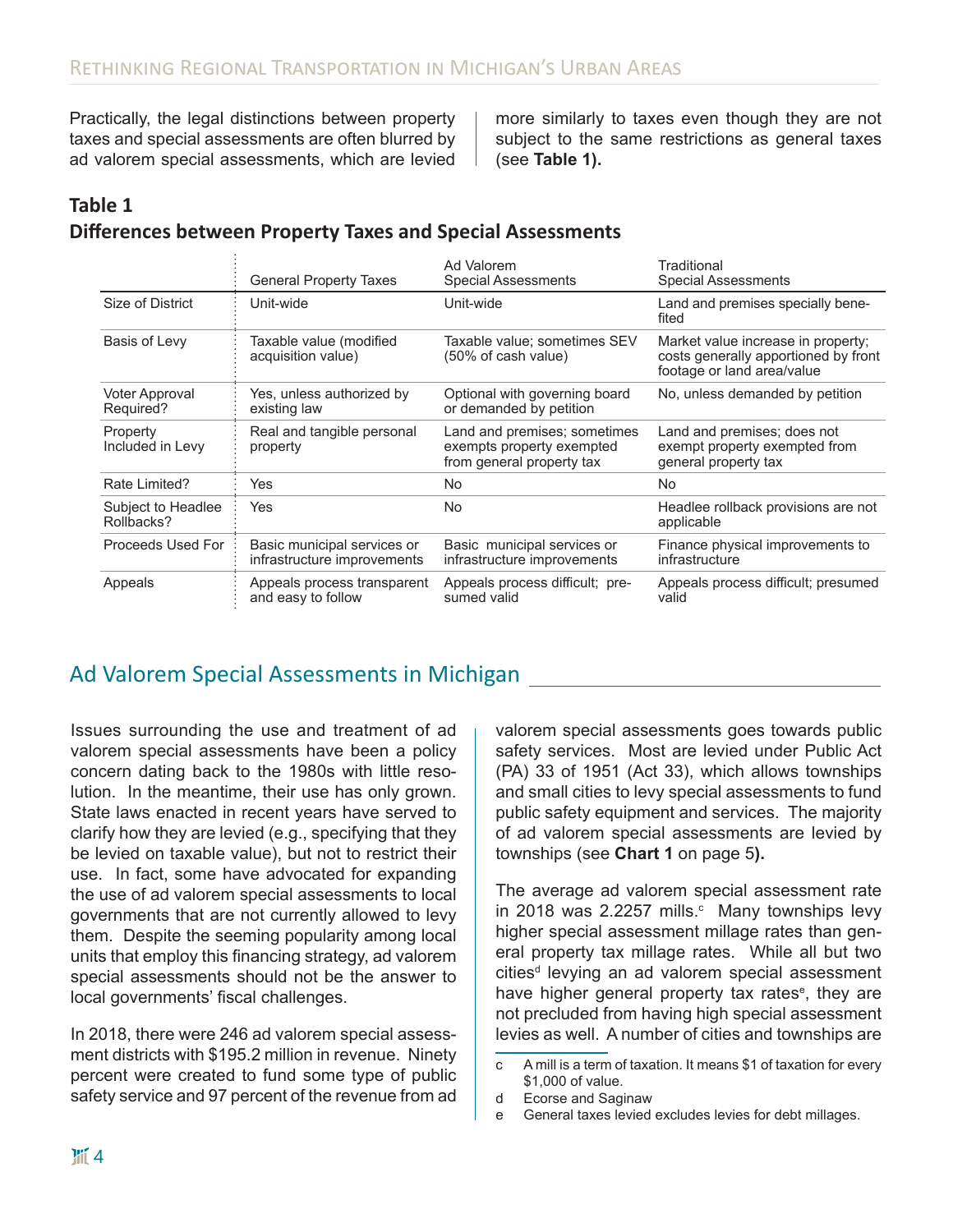### **Chart 1 Types of Local Units Levying Ad Valorem Special Assessments**



Source: Michigan Department of Treasury

at or near their maximum general property tax rate and may be using special assessment levies to get around tax limitations.

**Map 1** shows that almost half of all special assessments (46 percent) levied in 2018 were by local governments (small cities or townships) in eight counties across the state, ranging from rural counties to the populous counties of Southeast Michigan. The remaining 54 percent of local governments levying unit-wide special assessments are located in 45 counties; 30 counties do not have any local units levying an ad valorem special assessment.

Possible reasons for the increased use of ad valorem special assessments over the years include the fact that Act 33 assessments for public safety purposes have become even easier to levy due to further changes in state law. Also, the fact that Act 33 assessments, as well as those levied under other state laws, are not subject to Headlee rollbacks creates an incentive to levy them because they have greater long-term growth potential due to the fact that their rates will not be rolled back. Additionally, economic struggles throughout the 2000s have created fiscal challenges for local governments. Decreases in state revenue sharing coupled with declining property tax revenues for many locals have contributed to a municipal finance crisis and helps explain why more local units might turn to ad valorem special assessments to fund services.

### **Map 1**

Number of Ad Valorem Special Assessment Districts per County in 2018



Source: Michigan Department of Treasury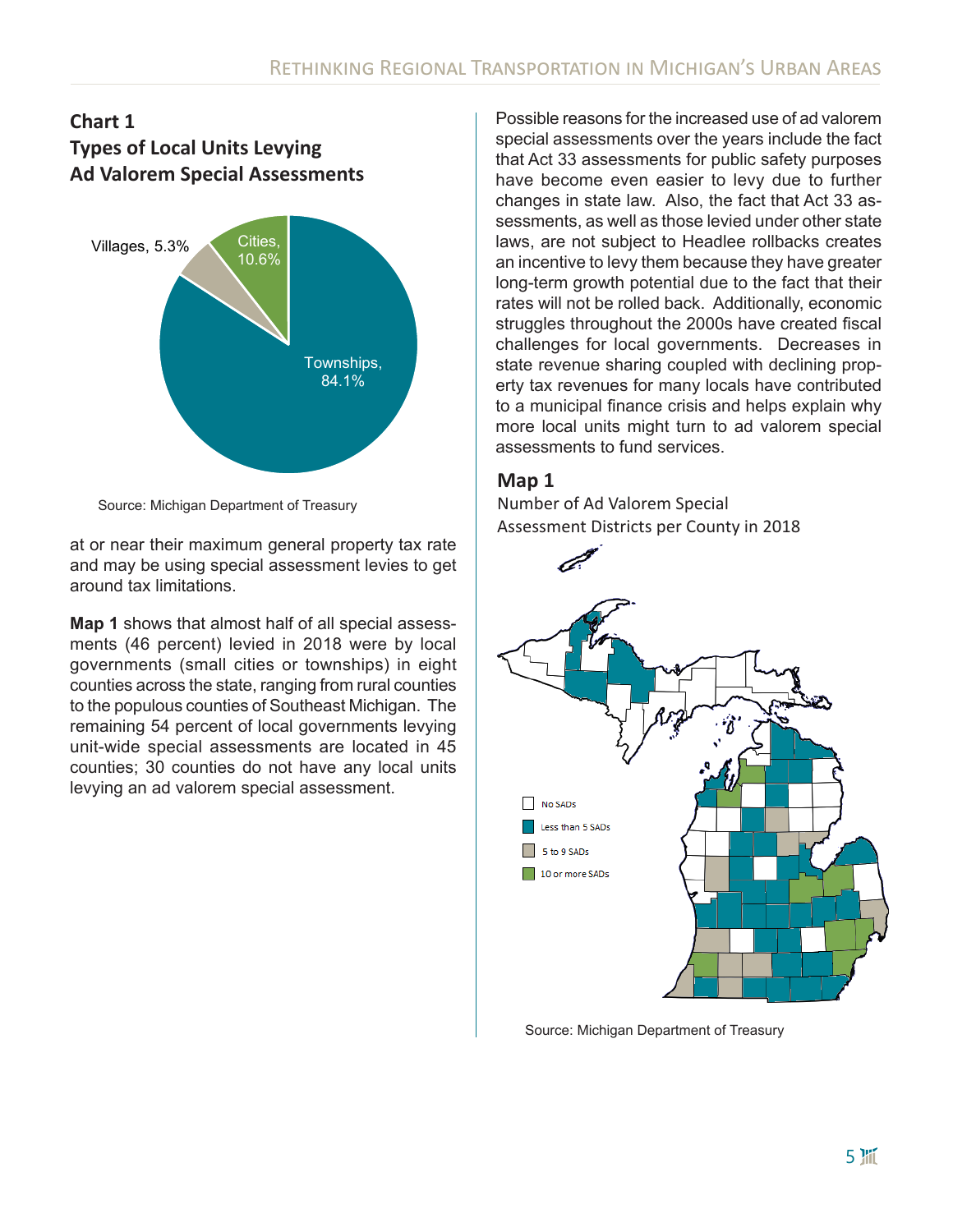## Recommendations

While the use of ad valorem special assessments to finance local government services is technically legal, it undermines the legal and practical distinctions between taxes and special assessments. It also can be considered inherently unfair to allow a limited number of local governments to fund general government services through ad valorem special assessments rather than general taxes, which are subject to constitutional and statutory restrictions on their levy. With ad valorem special assessments, the linkage between property value and benefits is tenuous at best and the differences between the two types of levies can lead to taxpayer confusion. Despite this, state policymakers have continued to open the door to allow for the use of ad valorem special assessments.

The Research Council offers three recommendations to address the use of unit-wide ad valorem special assessments:

1) State policymakers should eliminate statutory authorizations for unit-wide ad valorem special assessments. Special assessments should be levied only for recuperating costs that increase the market value for specific properties; they should not be unit-wide and

they should not support general government services.

- 2) Local governments using ad valorem special assessments may establish emergency service authorities to provide police and fire services.<sup>10</sup> Establishment would require local authorization to levy a property tax to support public safety services. The tax rate would be subject to the millage limitation established by the voters. This would require the local government to join with another local government to create a multi-jurisdictional authority.
- 3) State policymakers should rethink municipal finance and governance, including authorizing new local-option taxes in state law and requiring a more regional focus on new taxes and local government service delivery. If the property tax is not sufficient to meet local own-source revenue needs, then local governments need more revenue options, which could include sales or excise, income, transportation, "sin", or other specific taxes. Additionally, the state and local governments should take a serious look at the municipal finance and service delivery system, which has not changed much since the 1800s despite advances in transportation, communication, and technology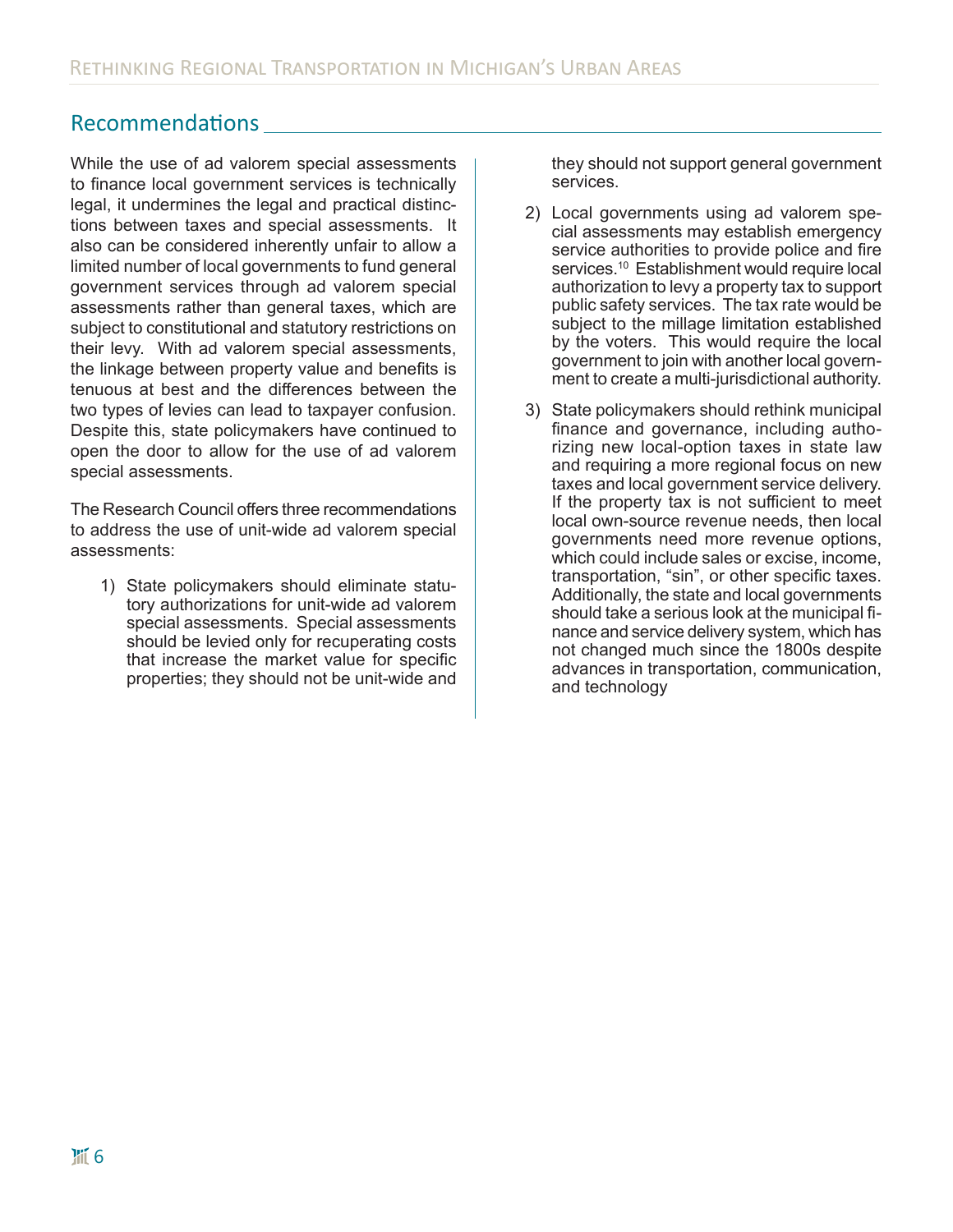## **Conclusion**

The problem addressed in this paper is not with all special assessments, but with the hybrid ad valorem special assessment, which is levied like a tax, but regulated like a special assessment. Traditional special assessments provide a financing option for needed capital improvements within a local unit of government. General government services that are provided unit-wide should be funded from tax

revenues. Ad valorem special assessments have become a Band-Aid for local governments that allows state and local officials to avoid the hard issue of the broken municipal finance system. Addressing this issue will require state and local officials to rethink how local government is structured, how it is funded, and how services are provided.

## **Endnotes**

1 City of Lansing v Jenison, 201 Mich 491, 497; 1918.

2 Blake v Metropolitan Chain Stores, 247 Mich 73, 77; 225 NW 587; 1929.

3 City of Lansing v Jenison, 201 Mich 491, 497; 1918.

4 Blake v Metropolitan Chain Stores, 247 Mich 73, 77; 225 NW 587; 1929.

5 Bolt v City of Lansing, 459 Mich. 152; 1998.

6 St. Joseph Township v Municipal Finance Commission, 351 Mich 524 (1958).

7 Niles Township v Berrien County Board of Commissioners, No. 244138, March 23, 2004 (https://caselaw.findlaw.com/ mi-court-of-appeals/1457579.html, accessed 1/17/19). 8 Public Acts (PA) 397-408 of 2012 and PAs 489-490 of 2013.

9 Citizens Research Council of Michigan. Memorandum #1126: "Statewide Ballot Issues: Proposal 2014-1 Voter Approval of a New Statewide Local Tax to Reimburse Local Governments for PPT Reform," July 2014 (https://crcmich.org/personal\_property\_tax\_reform\_question-2014/).

10 Emergency Services to Municipalities, PA 57 of 1988 (MCL 124.601 et seq.), www.legislature. mi.gov/mileg.aspx?page=getObject&objectName=mcl-Act-57-of-1988